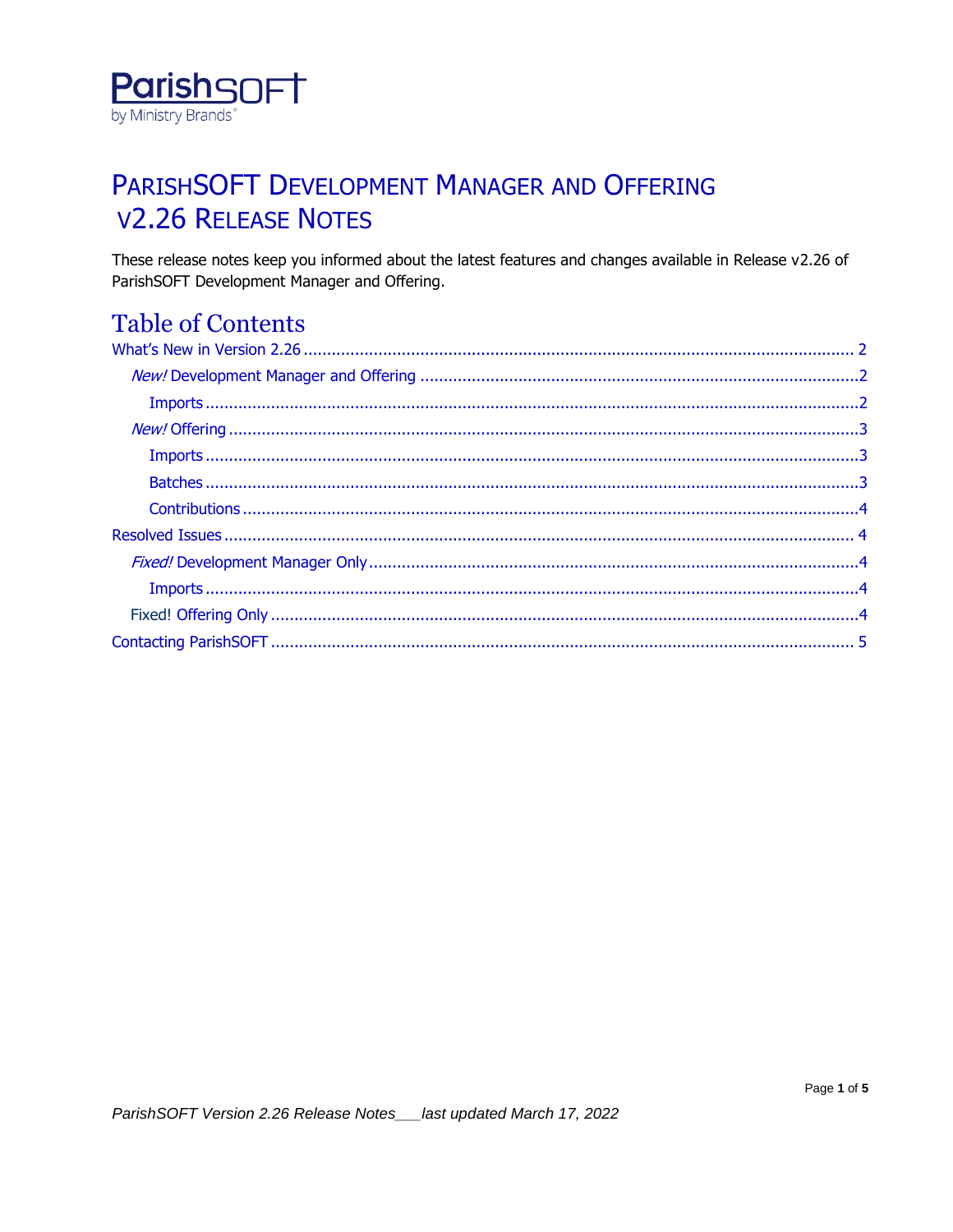<span id="page-1-0"></span>

## <span id="page-1-1"></span>*New!* Development Manager and Offering

### <span id="page-1-2"></span>Imports

#### Added the Ability to Download Import Error Messages to an Excel File

To help you address problems with file imports, we added a feature that enables you to download error messages to an Excel file that you can refer to when diagnosing errors caused by issues in ParishSOFT Family Suite or a Giving program. As illustrated below, after an import the system displays a summary of errors encountered in the **Validation Errors** window on the **Import** tab:

| <b>Validation Errors</b> |               |                                                                                                   |
|--------------------------|---------------|---------------------------------------------------------------------------------------------------|
| Row Number               | Field         | Validation Error                                                                                  |
| 3                        | FamilyId      | FamilyId Not Found                                                                                |
| 3                        | Piedge Fundid | Allow Multiple Funds Per Batch setting is<br>disabled, but Pledge fund differs from Batch<br>fund |
| 4                        | FamilyId      | FamilyId Not Found                                                                                |
|                          |               | Export                                                                                            |
|                          |               | ю                                                                                                 |

To download the messages to an Excel file, click this button in the lower-right corner of the window: Export. Then, follow your browser's process for opening a downloaded file.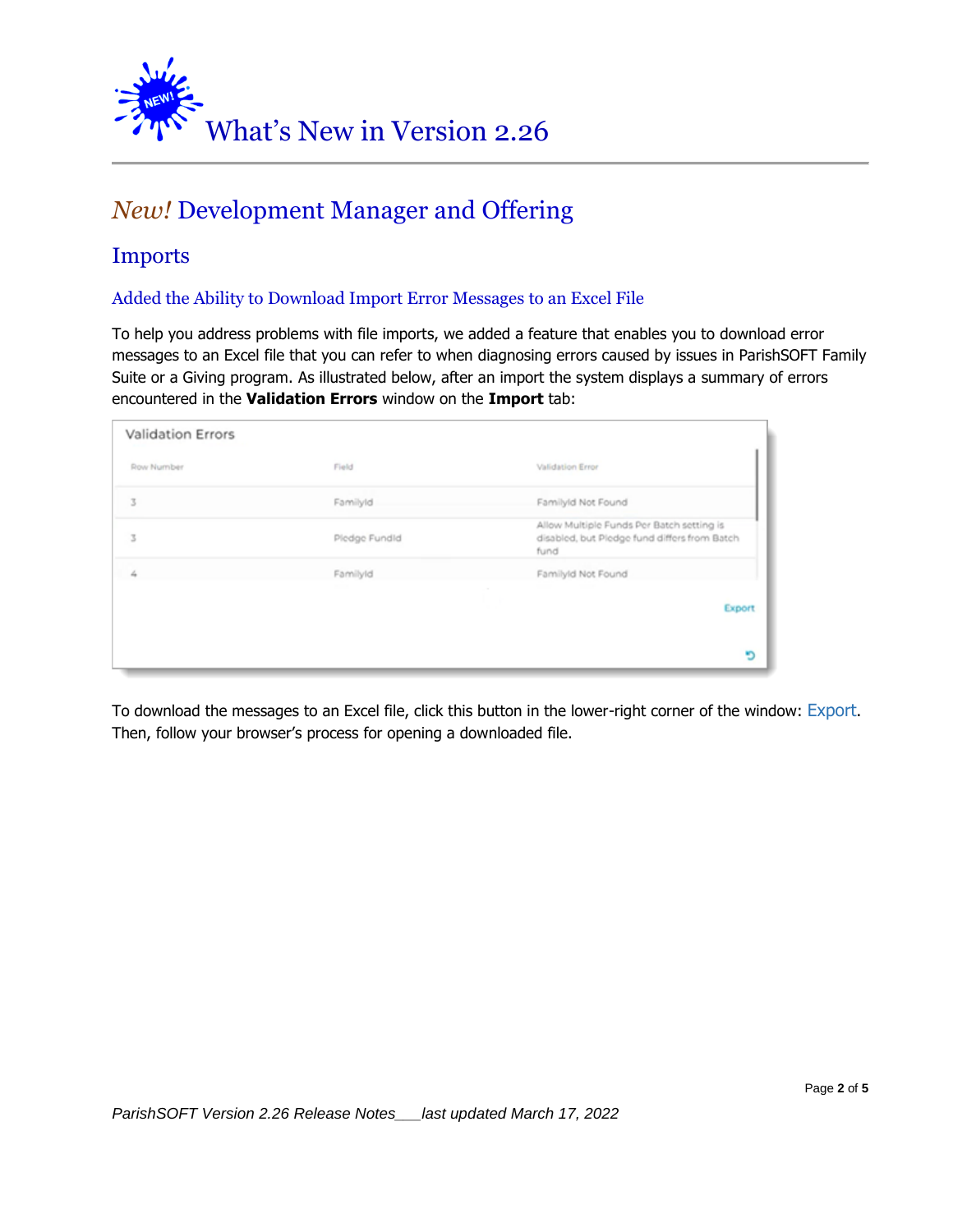## <span id="page-2-0"></span>*New!* Offering

### <span id="page-2-1"></span>Imports

#### Message Added to Alert Users When New Batches Are Created by the Giving Integration

Users in organizations that have enabled the giving integration between ParishSOFT Giving and Offering and the deposit integration between Offering and ParishSOFT Accounting will now be notified when new batches created by the integrations are available. The notification also provides instructions users must follow to finalize the integration and ensure that the batches are correctly deposited into ParishSOFT Accounting.

### <span id="page-2-2"></span>Batches

#### 'Deposited' Checkbox Control Added to Batch Details

We added a **Deposited** checkbox control to the batch record. This checkbox provides an easy way for you to manually mark a batch to indicate that it was transmitted to ParishSOFT Accounting. After you save a batch with the **Deposited** checkbox selected, the system will not create a deposit for the batch in your ParishSOFT Accounting system.



#### **After you save a batch with the Deposited checkbox selected, you cannot undo the selection.**

To complement the **Deposited** checkbox control, the **Batches** page now features a filter that enables you to create a list of batches deposited into ParishSOFT Accounting. For details, see the next note in this document.

#### 'Deposited' Filter Added to the Filters Panel on the Batches Page

We added a **Deposited** filter to the Filters panel on the **Batches** page. Use this filter to create a list of batches that were transmitted to ParishSOFT Accounting. These are batches that have the **Deposited** checkbox selected in their records. For related information, see the previous note in this document.

#### Added Ability to Edit Certain Fields in Batches Originating from the Giving Integration

Users of the ParishSOFT Accounting to Offering integration can now edit the following fields in batches that originate from the giving integration:

- **Bank Account**
- **Deposit Date**
- **Deposited** checkbox: this checkbox should be selected only if deposit entries in the batch were manually created in ParishSOFT Accounting. After selecting the checkbox and saving the batch, you cannot change the checkbox value.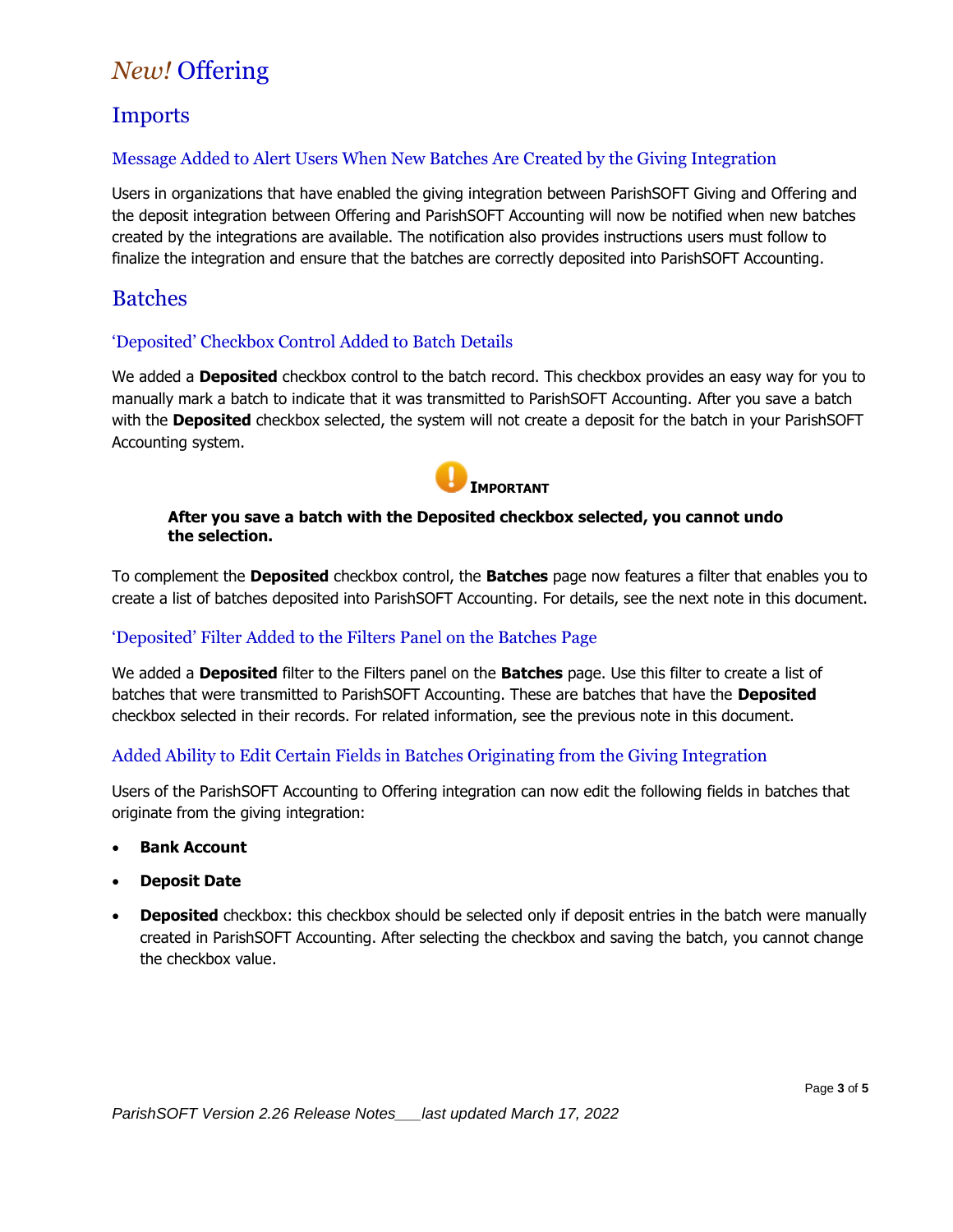#### Deposit Button Added to Enable Deposit Transfers to ParishSOFT Accounting

In this release, we added a **Deposit** button to **Batch Details** to enable users of the ParishSOFT Accounting and Giving integration to easily transfer deposits to ParishSOFT Accounting. The button is visible only to staff users who have an active assignment to the current organization and have the **Accounting Integration Offering** access right enabled in their records.

#### Env # Field Replaces Family/Member ID in Batch Posting of Contributions

When posting contributions in a batch, you will now see the donor's envelope number as the identifier instead of the Family ID or Member ID.

### <span id="page-3-0"></span>**Contributions**

#### Env # Field Replaces ID Field in 'Contribution Add' Form

When posting contributions outside of a batch, you will now see the donor's envelope number in the first column in the **Contribution Add** form. After you save the contribution, the system shows the donor's envelope number in the **Contributions** list.

## <span id="page-3-1"></span>Resolved Issues

### <span id="page-3-2"></span>*Fixed!* Development Manager Only

#### <span id="page-3-3"></span>Imports

#### Fixed: Import Process for Online Giving Not Checking Import File for Existing Pledge Data

Previously when the **Update Existing Pledge to Match Import** setting was selected (on the **Settings**  page in the **Import Behavior** dropdown list), the file import process did not search for existing pledges when it should have. As a result, the system sometimes created new pledge records instead of updating existing ones. We corrected this issue so that the process now searches for an existing pledge. Finding one, it updates the record accordingly; otherwise, it creates a new pledge record.

### <span id="page-3-4"></span>Fixed! Offering Only

#### Fixed: Open, Closed, and All Status Links on the Batches Card Not Working As Expected

Previously, the **All** and **Open** filters on the Batches card correctly filtered for the selected status but the **Status** filter dropdown list did not show the selected filter value. We fixed this issue.